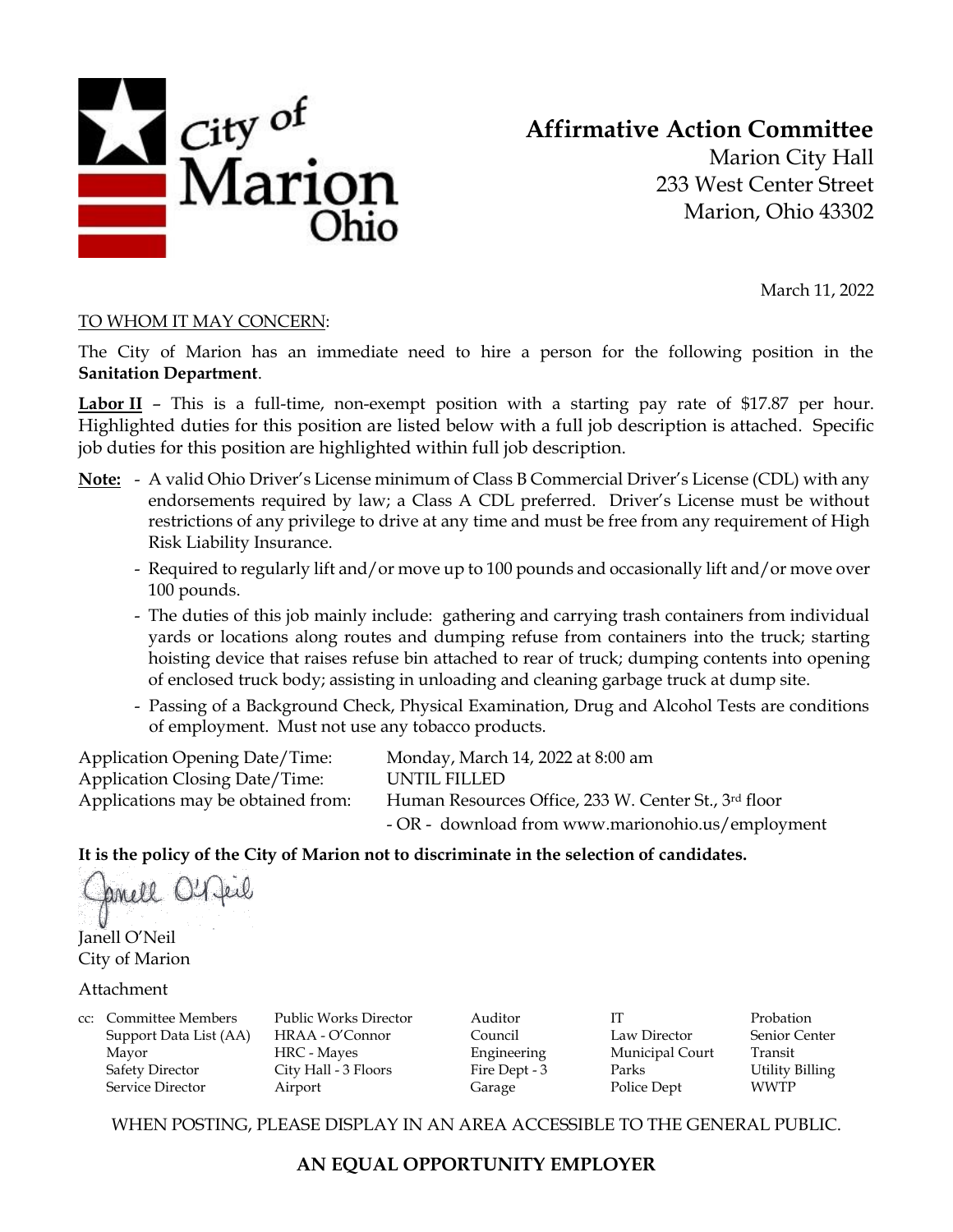#### **CITY OF MARION OHIO STREETS, SANITATION & WPC JOB DESCRIPTION**

| <b>Job Title:</b>     | <b>LABOR II</b>                     |
|-----------------------|-------------------------------------|
| Department:           | STREETS, SANITATION, WPC            |
| Reports To:           | <b>SUPERVISOR(S)</b>                |
| <b>FLSA Status:</b>   | <b>NON-EXEMPT (AFSCME) GRADE 20</b> |
| <b>Prepared By:</b>   | H R                                 |
| <b>Prepared Date:</b> | 01-30-08 Updated                    |

**SUMMARY: Performs manual labor of more than ordinary difficulty which often involves the use of acquired skills; semi- skilled maintenance or construction; operates equipment per the attached grid.** 

**This is routine work involving the use of skills acquired by experience or on-the-job instruction. This work requires heavy manual labor. The Labor II normally works under direction of a supervisor who issues orders and inspects work frequently. Also receives on-the-job direction by Motor Equipment Operator. Is required to follow all City of Marion Safety Rules.**

## **ESSENTIAL DUTIES AND RESPONSIBILITIES** include the following and other duties as assigned.

- Performs a variety of semi-skilled building maintenance, carpentry, painting and masonry tasks;
- Assists with Street repairs, such as: asphalt removal and replacement, crack sealing and joint repairs;
- Operates small sewer cleaning machine;
- Acts as helper to mechanics, carpenters, motor equipment operators, and other tradesmen where special skills are not usually required;
- Assists in digging and bracing sewer and water lines and ditches;
- Raises and lowers manholes and performs the rough masonry work involved;
- Builds forms for sidewalks and works as cement finisher;
- Operates dump truck, DT spreader, pick-up truck or light tractor with attachments, skid steer bucket & broom, leaf machine (red);
- Builds, repairs. and cleans catch basins;
- Operates Dempster to haul grease, grit and screenings, etc;
- Operates Tract 9600, front loader on tractors, backhoe-bucket;
- Gathers and carries containers from individual yards or locations along route and dumps refuse from containers onto truck;
- Starts hoisting device that raises refuse bin attached to rear of truck;
- Dumps contents into opening in enclosed truck body;
- Gathers separated recycling materials and dumps them into recycling bins on truck;
- Assists in unloading and cleaning garbage truck at dump site;